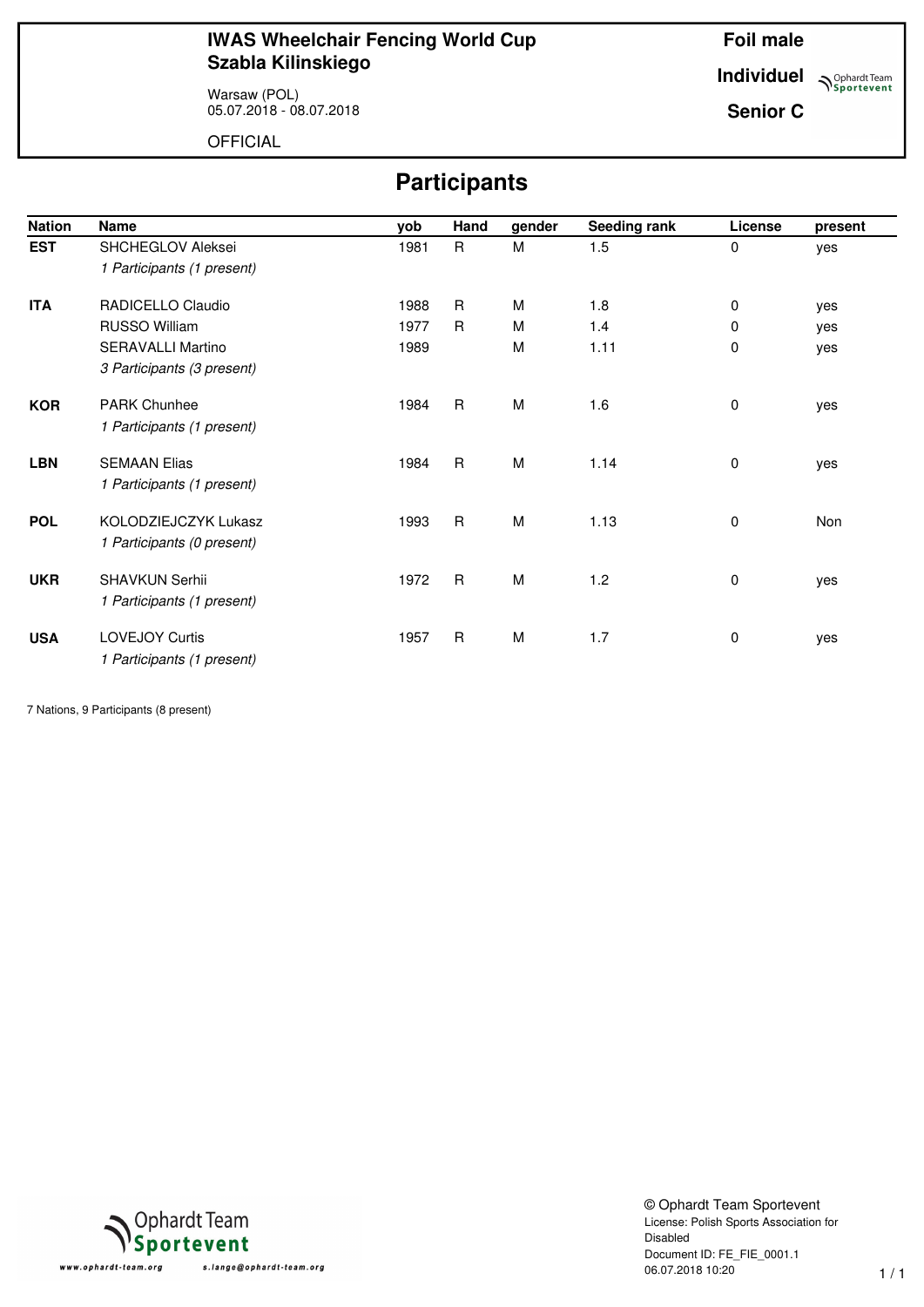Warsaw (POL) 05.07.2018 - 08.07.2018 **Foil male**

**Individuel Sportevent** 

**Senior C**

OFFICIAL

# **Initial seeding**

|    | <b>Place Seeding</b> |       |            | points Nation Name       |   | gender present |
|----|----------------------|-------|------------|--------------------------|---|----------------|
| 1. | 002                  | 141.0 | UKR        | <b>SHAVKUN Serhii</b>    | M | yes            |
| 2. | 004                  | 85.0  | <b>ITA</b> | RUSSO William            | M | yes            |
| 3. | 005                  | 66.0  | EST        | SHCHEGLOV Aleksei        | M | yes            |
| 4. | 006                  | 65.0  | <b>KOR</b> | <b>PARK Chunhee</b>      | M | yes            |
| 5. | 007                  | 55.0  | <b>USA</b> | <b>LOVEJOY Curtis</b>    | M | yes            |
| 6. | 008                  | 55.0  | <b>ITA</b> | RADICELLO Claudio        | M | yes            |
| 7. | 1011                 | 47.0  | <b>ITA</b> | <b>SERAVALLI Martino</b> | M | yes            |
| 8. | 1013                 | 28.0  | <b>POL</b> | KOLODZIEJCZYK Lukasz     | M | Non            |
| 9. | 1014                 | 28.0  | .BN        | <b>SEMAAN Elias</b>      | M | yes            |



© Ophardt Team Sportevent License: Polish Sports Association for Disabled Document ID: FE\_FIE\_0001.1 06.07.2018 10:20 1 / 1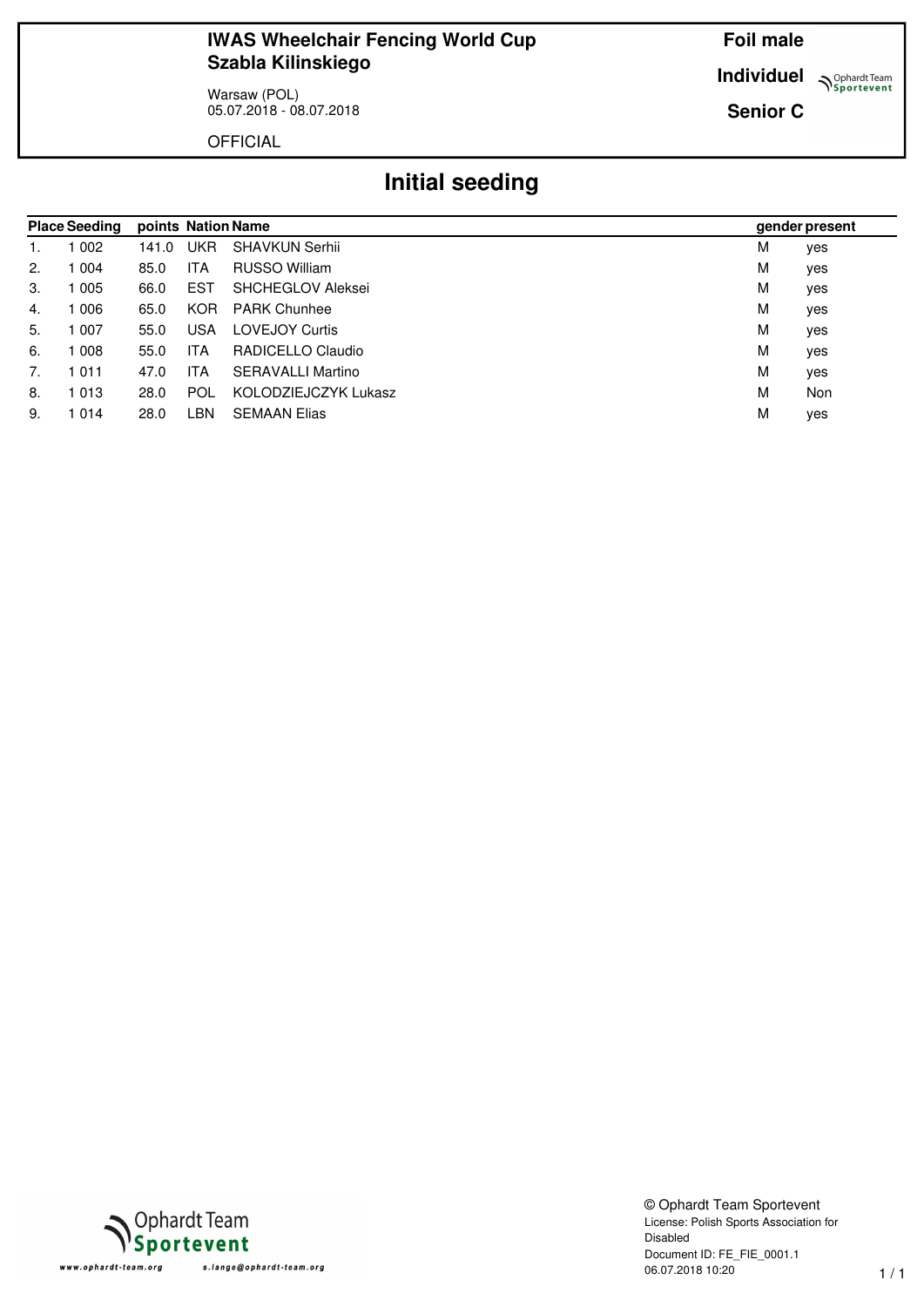Warsaw (POL) 05.07.2018 - 08.07.2018 **Foil male**

**Individuel Supplement**  $\sum_{\text{Sportevent}}$ 

**Senior C**

**OFFICIAL** 

# **Format**

#### **Participants** 8 Participants

**1 First round** 05.07. 11:30 8 Participants 2 Pools 4 Pool size

8 Qualified By index (all equals are qualified) 0% Eliminated Parameter Fencing (FIE) rules move to Nation

This round is taken into account for seeding of direct elimination.

Hits: 5 Time: 3 min

#### **2 Direct elimination** 05.07. 16:40

8 Qualifiers

**Table of 8**

Table of 8 Final of 4

Hits: 15 Time: 3 x 3 min



© Ophardt Team Sportevent License: Polish Sports Association for Disabled Document ID: FE\_FIE\_0004 06.07.2018 10:20 1 / 1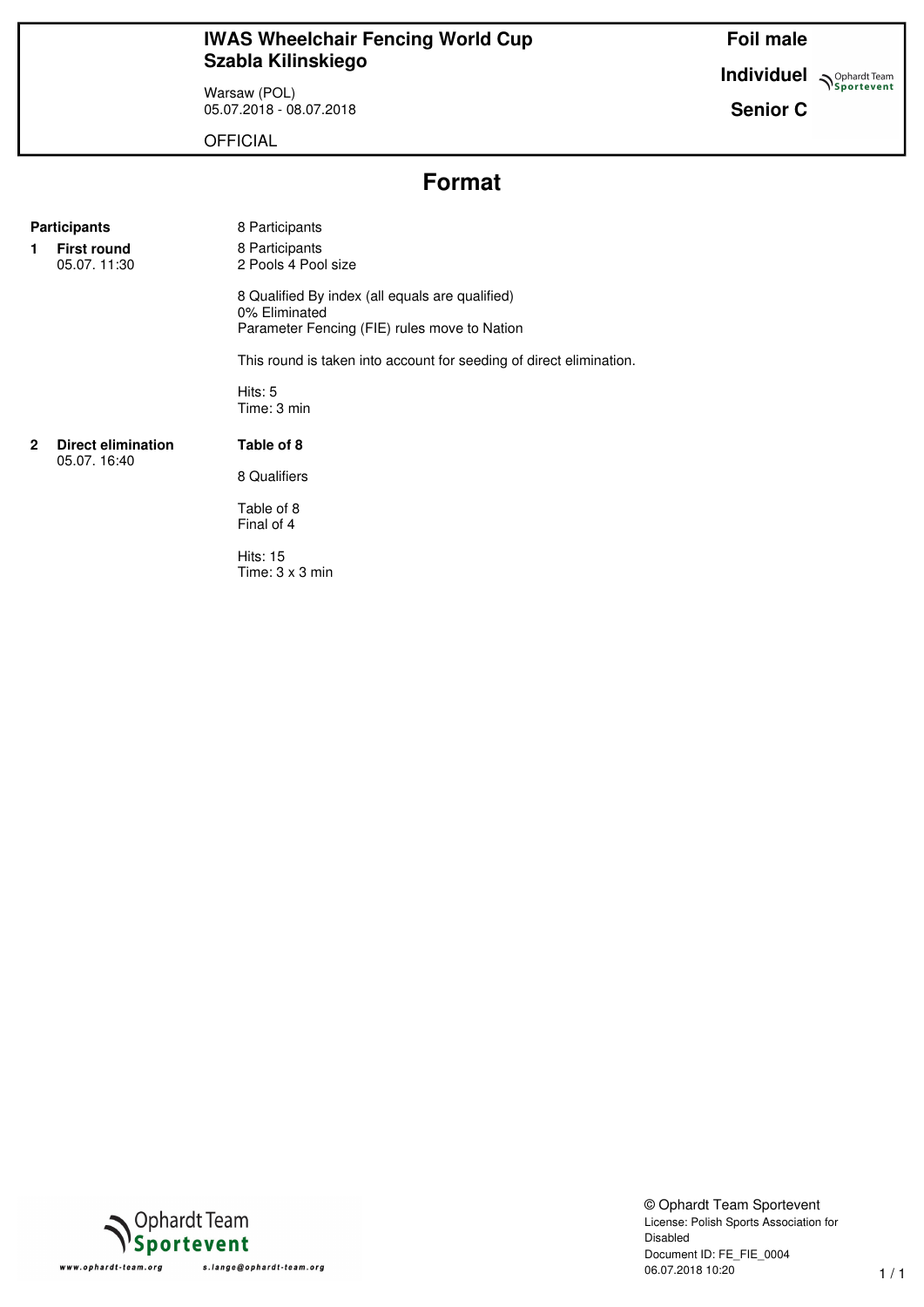Warsaw (POL) 05.07.2018 - 08.07.2018 **Foil male**

**Individuel N**Sportevent

**Senior C**

**OFFICIAL** 

# **First round**

#### **Pool 1 11:30 | Piste 12**

|                       | <b>Name</b> | <b>Nation</b> | No. 1 |    |            | 2 3 | 4                     | V TD TR         | - 11                | $\mathbf{I2}$ | <b>Place</b>                |
|-----------------------|-------------|---------------|-------|----|------------|-----|-----------------------|-----------------|---------------------|---------------|-----------------------------|
| <b>PARK Chunhee</b>   | <b>KOR</b>  |               |       |    |            |     |                       | V5 V5 V5 3 15 5 | 1.000               | 10            |                             |
| SHAVKUN Serhii        | JKR         |               |       | D3 |            |     |                       |                 | V5 V5 2 13 10 0.667 |               | $\overline{\phantom{a}}$ 2. |
| RADICELLO Claudio     | 'TA         |               |       |    | D0 D1      |     | $\mathbf{D}3 \quad 0$ | $\overline{4}$  | 15 0.000            | -11           | $-4.$                       |
| <b>LOVEJOY Curtis</b> | USA         |               |       |    | D2 D4 V5 I |     |                       |                 | 11 13 0.333         | -2            | - 3.                        |

#### **Pool 2 11:30 | Piste 13**

| Name                | <b>Nation</b> | No. |    |       |      | 4                | V TD TR |             | $12 \,$ | <b>Place</b> |
|---------------------|---------------|-----|----|-------|------|------------------|---------|-------------|---------|--------------|
| RUSSO William       | ITA           |     |    |       |      | V5 V5 V5 3       | 15 6    | 1.000       |         |              |
| SERAVALLI Martino   | ITA           |     | D1 |       | D4   | V5 1             |         | 10 14 0.333 | -4      | -3.          |
| <b>SEMAAN Elias</b> | LBN           |     |    | D2 V5 |      | D <sub>2</sub> 1 | 9       | 14 0.333    | -5      | -4.          |
| SHCHEGLOV Aleksei   | EST           |     |    | D3 D4 | V5 I |                  |         | 12 12 0.333 |         | -2.          |

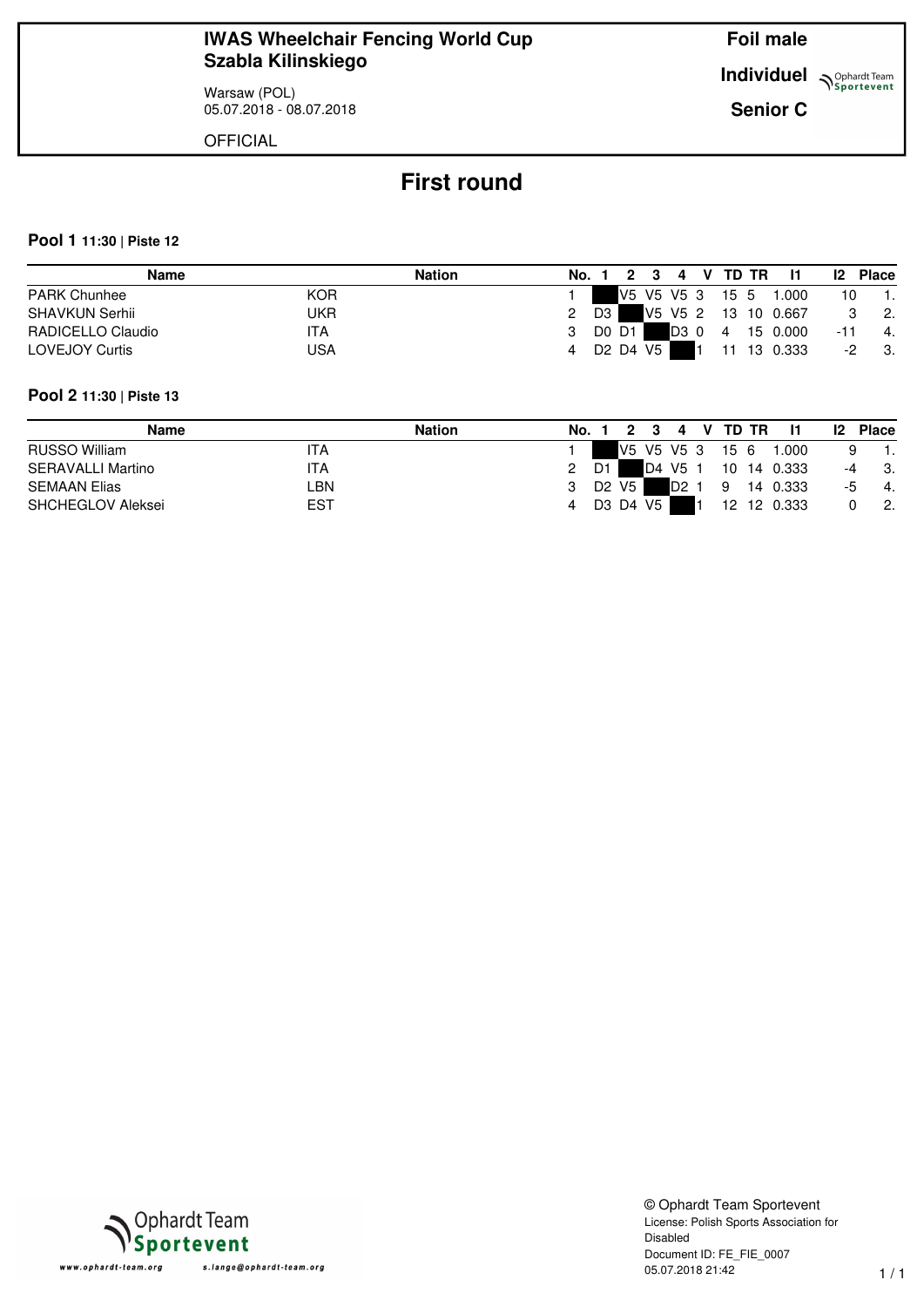Warsaw (POL) 05.07.2018 - 08.07.2018 **Foil male**

**Individuel Supplemant** Team

**Senior C**

**OFFICIAL** 

# **First round**

| <b>Place</b>   | <b>Nation</b> | Name                     | v | М | TD | TR | Index 1 | Index 2 | в | O |
|----------------|---------------|--------------------------|---|---|----|----|---------|---------|---|---|
|                | <b>KOR</b>    | <b>PARK Chunhee</b>      | 3 | 3 | 15 | 5  | 1.000   | 10      |   |   |
| $\overline{2}$ | ITA           | RUSSO William            | 3 | 3 | 15 | 6  | 1.000   | 9       |   |   |
| 3              | <b>UKR</b>    | <b>SHAVKUN Serhii</b>    | 2 | 3 | 13 | 10 | 0.667   | 3       |   |   |
| $\overline{4}$ | <b>EST</b>    | <b>SHCHEGLOV Aleksei</b> |   | З | 12 | 12 | 0.333   | 0       |   |   |
| 5              | <b>USA</b>    | <b>LOVEJOY Curtis</b>    |   | З | 11 | 13 | 0.333   | $-2$    |   |   |
| 6              | ITA           | <b>SERAVALLI Martino</b> |   | 3 | 10 | 14 | 0.333   | $-4$    |   |   |
| 7              | LBN           | <b>SEMAAN Elias</b>      |   | 3 | 9  | 14 | 0.333   | -5      |   |   |
| 8              | ITA           | RADICELLO Claudio        | 0 | 3 | 4  | 15 | 0.000   | $-11$   |   |   |

Legend: V = Victory, M = Match, TD = Hits given, TR = Hits received, Index 1 = V / M, Index 2 = TD - TR, Q = Qualified, E = Eliminated, B = Barrage



© Ophardt Team Sportevent License: Polish Sports Association for Disabled Document ID: FE\_FIE\_0008 05.07.2018 13:01 1 / 1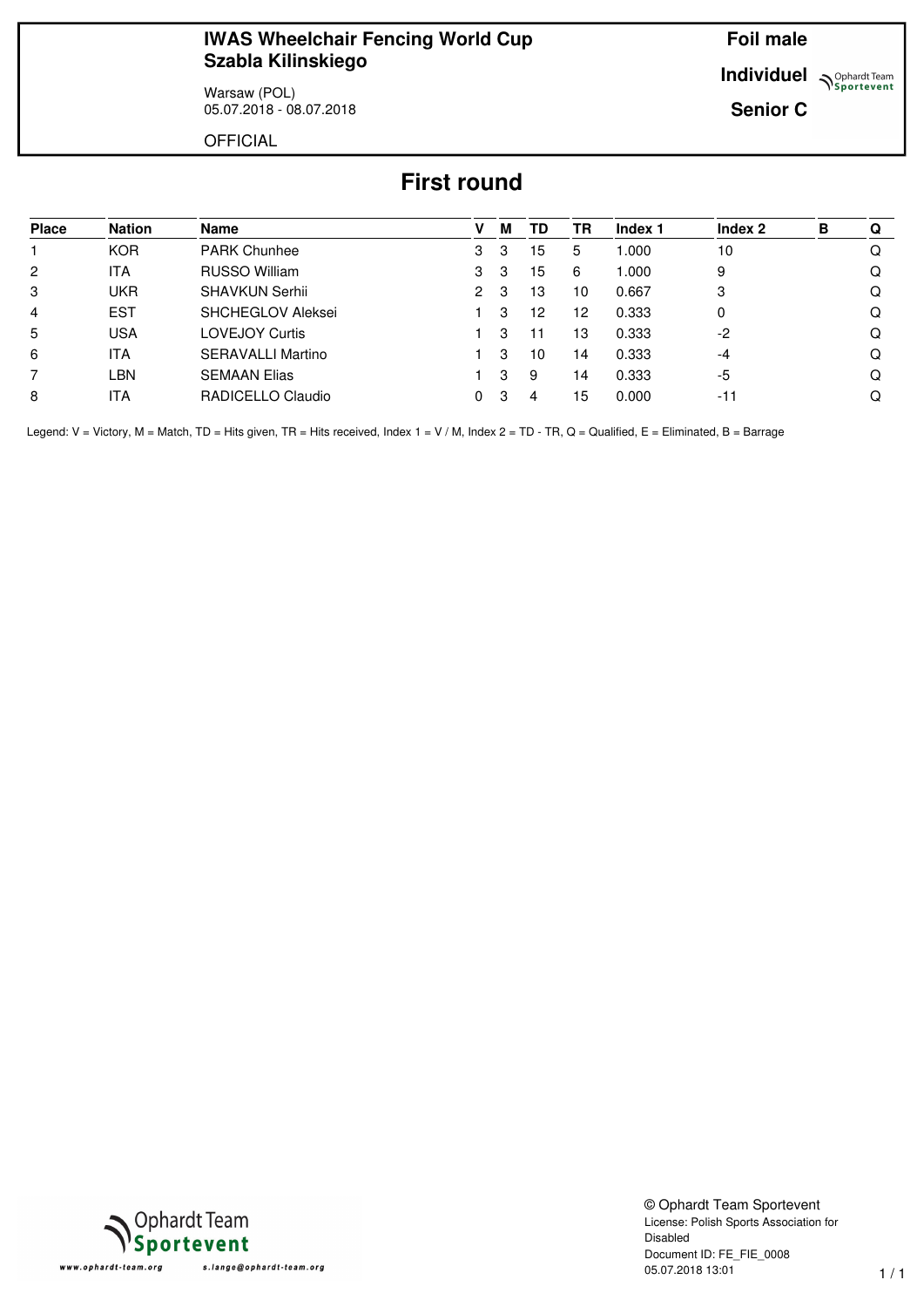Warsaw (POL) 05.07.2018 - 08.07.2018 **Foil male**

**Individuel Supplemant** Team

**Senior C**

**OFFICIAL** 

# **Seeding list Direct elimination**

|                | <b>Place Nation Name</b> |                          | v | м  |    |    | TD TR Index 1 | Index 2 |  |
|----------------|--------------------------|--------------------------|---|----|----|----|---------------|---------|--|
|                | <b>KOR</b>               | <b>PARK Chunhee</b>      | 3 | 3  | 15 | -5 | 1.000         | 10      |  |
| $\overline{2}$ | ITA                      | RUSSO William            | 3 | 3  | 15 | -6 | 1.000         | 9       |  |
| 3              | UKR.                     | <b>SHAVKUN Serhii</b>    | 2 | -3 | 13 | 10 | 0.667         | 3       |  |
| $\overline{4}$ | <b>EST</b>               | <b>SHCHEGLOV Aleksei</b> |   | 3  |    |    | 12 12 0.333   | 0       |  |
| 5              | USA                      | <b>LOVEJOY Curtis</b>    |   | 3  | 11 |    | 13 0.333      | $-2$    |  |
| 6              | ITA                      | <b>SERAVALLI Martino</b> |   | 3  | 10 | 14 | 0.333         | $-4$    |  |
| 7              | LBN.                     | <b>SEMAAN Elias</b>      |   | 3  | 9  | 14 | 0.333         | -5      |  |
| 8              | ITA                      | RADICELLO Claudio        | 0 | -3 | 4  | 15 | 0.000         | $-11$   |  |



© Ophardt Team Sportevent License: Polish Sports Association for Disabled Document ID: FE\_FIE\_0009.1 06.07.2018 10:20 1 / 1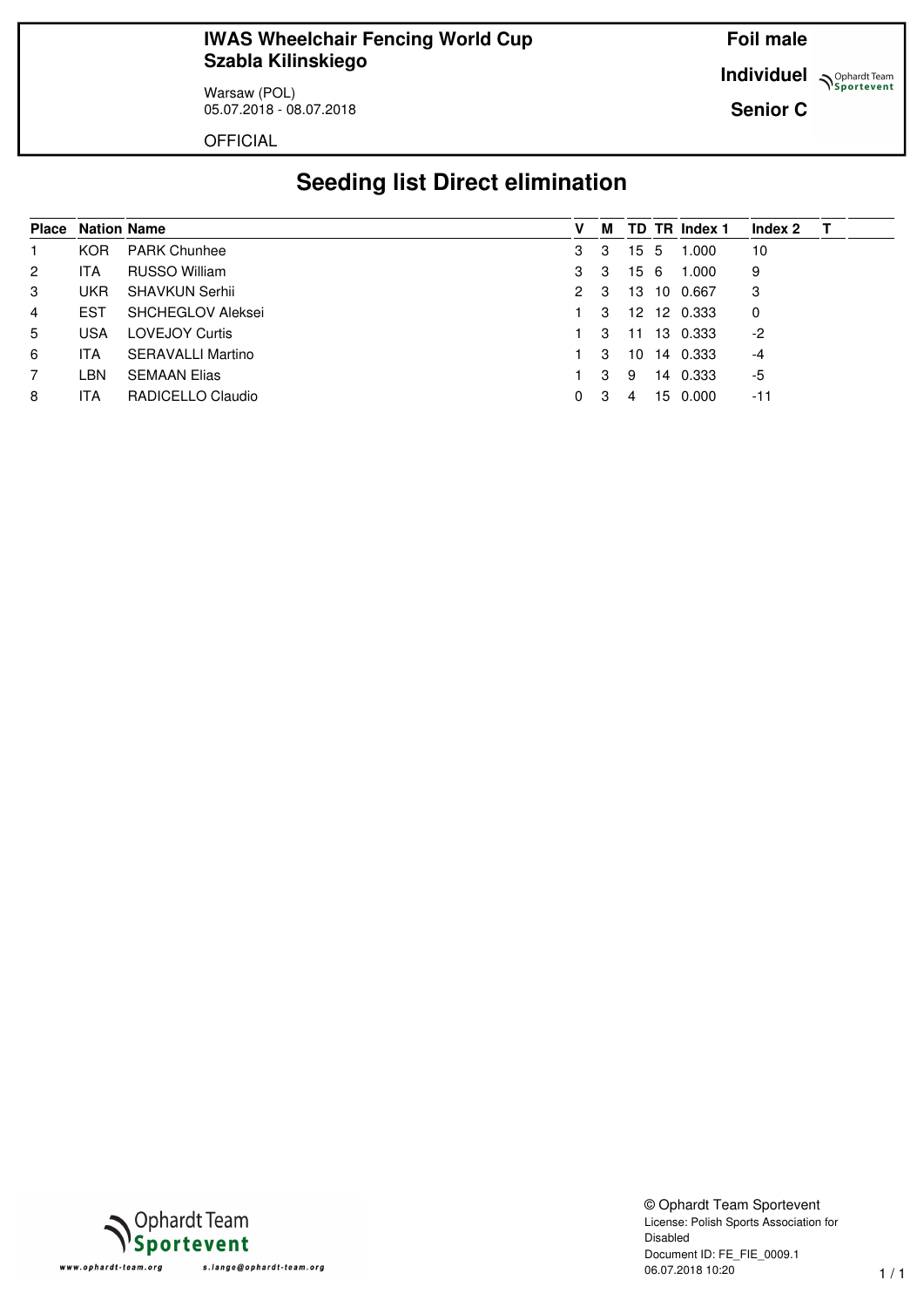Warsaw (POL) 05.07.2018 - 08.07.2018

OFFICIAL

**Individuel Supplardt Team** 

**Senior C**

|                | $H  $ Table of 8<br>Piste         |            |   |                | I   Semi-Final                |            |   |           | $K \mid$ Finale          |       |           |    |
|----------------|-----------------------------------|------------|---|----------------|-------------------------------|------------|---|-----------|--------------------------|-------|-----------|----|
|                | <b>PARK Chunhee</b>               | KOR V      |   | 15             |                               |            |   |           |                          |       |           |    |
| 8              | RADICELLO Claudio                 | <b>ITA</b> | D | $\overline{1}$ | Piste 12                      |            |   | Thu 16:40 |                          |       |           |    |
|                | R: DELI Dora (HUN)                |            |   |                | <b>PARK Chunhee</b>           | KOR V      |   | 15        |                          |       |           |    |
|                | Piste                             |            |   |                | LOVEJOY Curtis (5)            | USA D      |   | 8         |                          |       |           |    |
| 5              | <b>LOVEJOY Curtis</b>             | USA V      |   | 15             | R: KHACHATRYAN Harutyun (GER) |            |   |           |                          |       |           |    |
| $\overline{4}$ | SHCHEGLOV Aleksei                 | EST D      |   | 6              |                               |            |   |           | Piste 12                 |       | Thu 17:15 |    |
|                | R: TOTH Janka (HUN)               |            |   |                |                               |            |   |           | <b>PARK Chunhee</b>      | KOR V |           | 15 |
|                | Piste                             |            |   |                |                               |            |   |           | SHAVKUN Serhii (3)       | UKR D |           | 6  |
| 3              | <b>SHAVKUN Serhii</b>             | UKR V      |   | 15             |                               |            |   |           | R: TAMAS Henriette (HUN) |       |           |    |
| 6              | <b>SERAVALLI Martino</b>          | <b>ITA</b> | D | $\overline{4}$ | Piste 13                      |            |   | Thu 16:40 |                          |       |           |    |
|                |                                   |            |   |                | <b>SHAVKUN Serhii</b>         | UKR V      |   | 15        |                          |       |           |    |
|                | R: TAMAS Henriette (HUN)<br>Piste |            |   |                |                               |            |   |           |                          |       |           |    |
|                |                                   |            |   |                | <b>RUSSO William</b>          | <b>ITA</b> | D | 6         |                          |       |           |    |
|                | <b>SEMAAN Elias</b>               | LBN D      |   | $\overline{4}$ | R: KISIEL Jaroslav (POL)      |            |   |           |                          |       |           |    |
| $\overline{2}$ | <b>RUSSO William</b>              | <b>ITA</b> | v | 15             |                               |            |   |           |                          |       |           |    |

R: MAJANES Katerina (RUS)

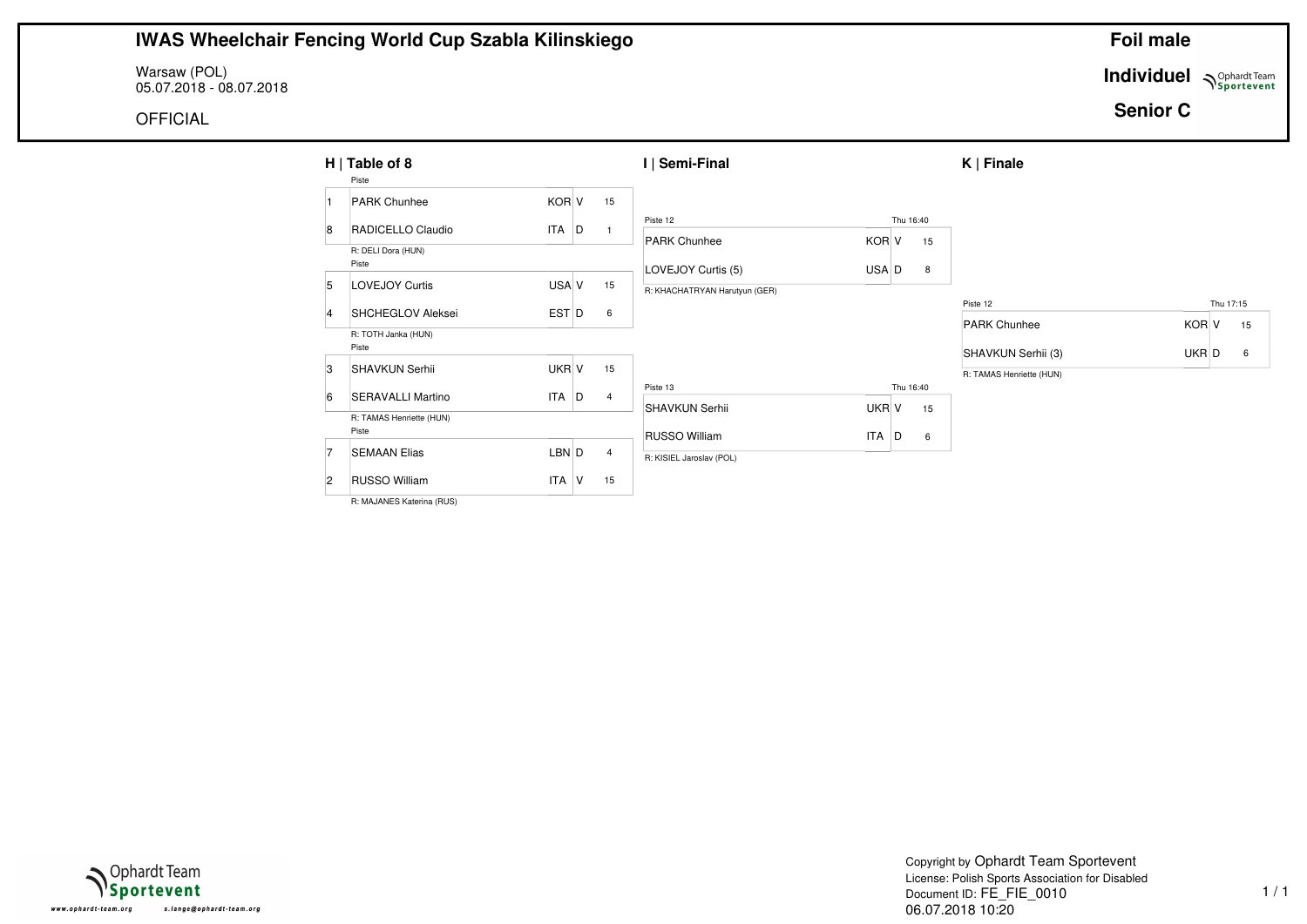Warsaw (POL) 05.07.2018 - 08.07.2018 **Foil male**

**Individuel Sportevent** 

**Senior C**

OFFICIAL

# **Final placement**

| <b>Place</b> | <b>Nation</b> | <b>Name</b>              | yob  |
|--------------|---------------|--------------------------|------|
|              | <b>KOR</b>    | <b>PARK Chunhee</b>      | 1984 |
| 2            | <b>UKR</b>    | <b>SHAVKUN Serhii</b>    | 1972 |
| 3            | <b>USA</b>    | <b>LOVEJOY Curtis</b>    | 1957 |
| 3            | ITA.          | RUSSO William            | 1977 |
| Table of 8   |               |                          |      |
| 5            | <b>EST</b>    | <b>SHCHEGLOV Aleksei</b> | 1981 |
| 6            | <b>ITA</b>    | <b>SERAVALLI Martino</b> | 1989 |
|              | LBN           | <b>SEMAAN Elias</b>      | 1984 |
| 8            | ITA.          | RADICELLO Claudio        | 1988 |



© Ophardt Team Sportevent License: Polish Sports Association for Disabled Document ID: FE\_FIE\_0012 05.07.2018 18:59 1 / 1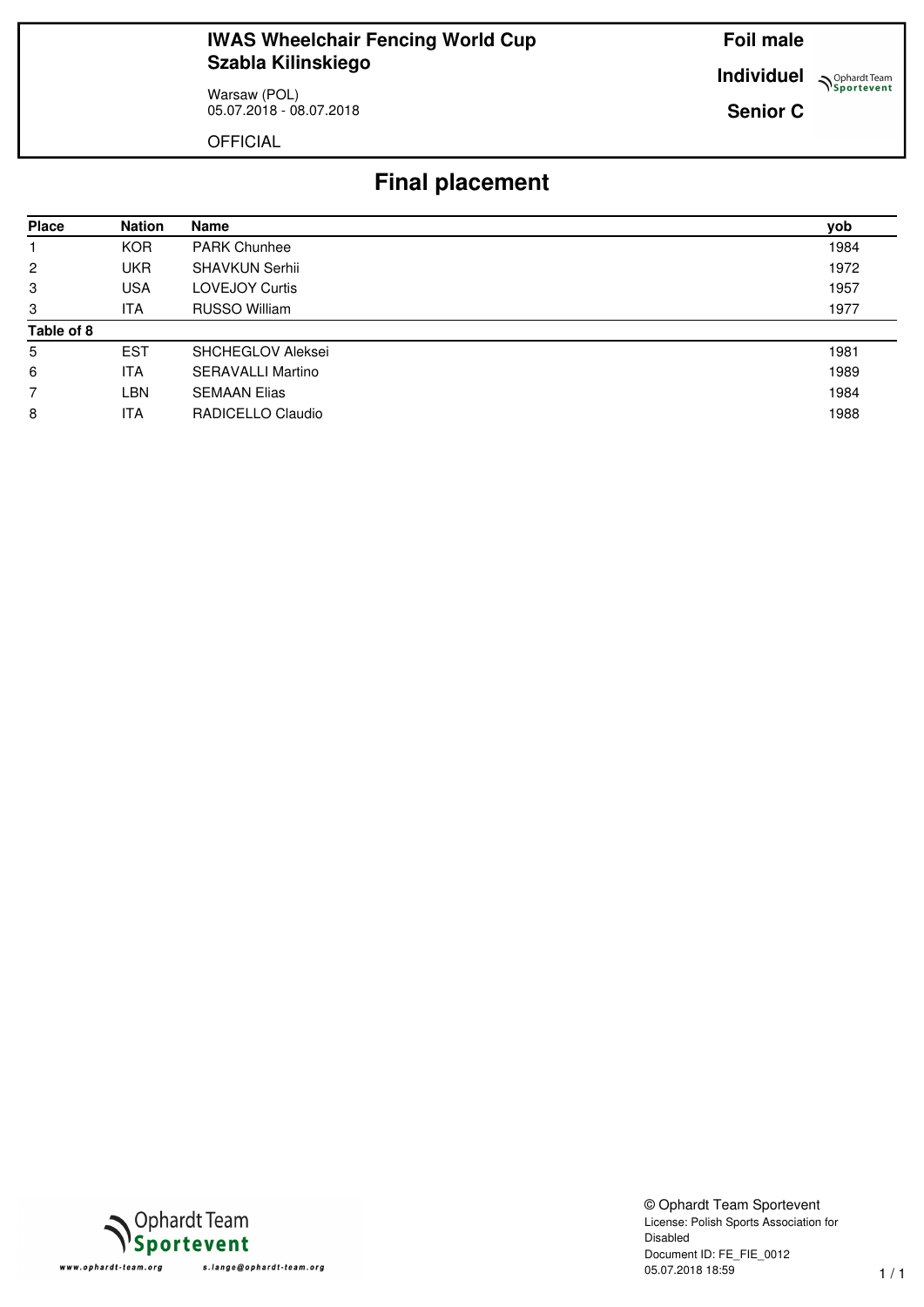Warsaw (POL) 05.07.2018 - 08.07.2018 **Foil male**

**Individuel Sportevent** 

**Senior C**

OFFICIAL

# **Referees activity**

|            |   |   |   | <b>Nation Foil Epee Sabre Name</b> | Vid<br>Pools <sub>H</sub><br>Ref<br>Κ<br>Ass<br>0<br>0<br>0<br>0<br>0<br>0<br>2<br>$\Omega$<br>0<br>0<br>0<br>0<br>0 |  |  |   |   |             |
|------------|---|---|---|------------------------------------|----------------------------------------------------------------------------------------------------------------------|--|--|---|---|-------------|
| <b>BLR</b> |   |   |   | <b>VASILIYEV Aliaksei</b>          |                                                                                                                      |  |  |   |   | 0           |
| <b>CRO</b> | B | B | B | MIJATOVIC Bojan                    |                                                                                                                      |  |  |   |   | 0           |
| <b>GER</b> | B | B |   | KHACHATRYAN Harutyun               |                                                                                                                      |  |  |   |   | 0           |
| <b>HUN</b> | B | B |   | <b>DELI Dora</b>                   |                                                                                                                      |  |  |   |   | $\mathbf 0$ |
|            | A | A |   | <b>TAMAS Henriette</b>             |                                                                                                                      |  |  |   |   | $\mathbf 0$ |
|            |   |   |   | <b>TOTH Janka</b>                  |                                                                                                                      |  |  |   |   | $\mathbf 0$ |
| <b>KOR</b> | B | B |   | YU Jin Kuk                         |                                                                                                                      |  |  |   |   | $\mathbf 0$ |
| <b>POL</b> | B | B | B | KISIEL Jaroslav                    |                                                                                                                      |  |  |   |   | $\mathbf 0$ |
| <b>RUS</b> |   |   |   | <b>MAJANES Katerina</b>            |                                                                                                                      |  |  |   |   | $\mathbf 0$ |
| <b>UKR</b> | А | A | B | DOROSHYN Oleksandr                 |                                                                                                                      |  |  | 0 | 0 | 0           |

10 Referees



© Ophardt Team Sportevent License: Polish Sports Association for Disabled Document ID: FE\_FIE\_0017 06.07.2018 10:20 1 / 1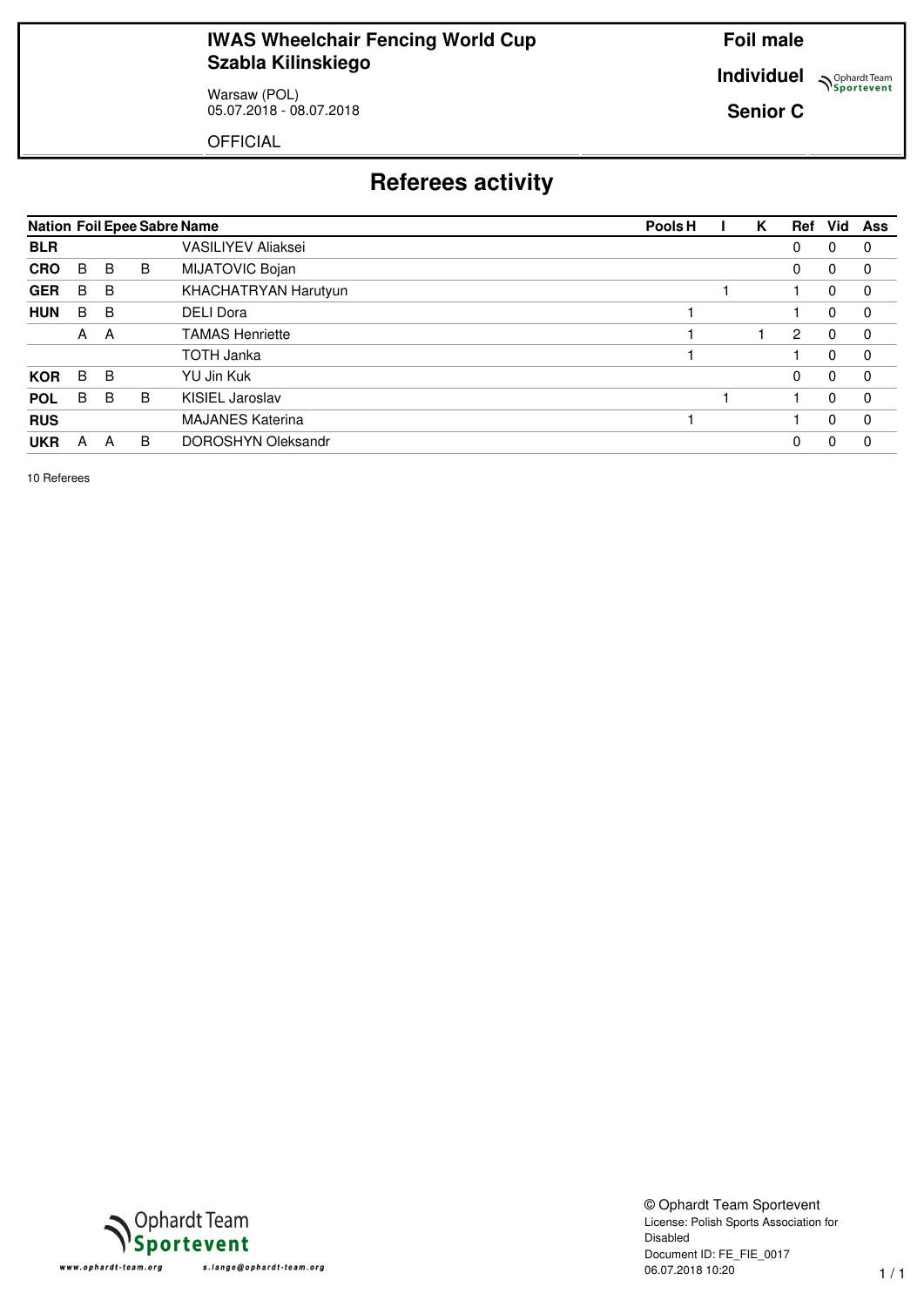Warsaw (POL) 05.07.2018 - 08.07.2018

## **Medalist**

#### **Foil female Individuel Senior A**

| <b>Place</b>  |            | <b>Nation Name</b> | yob  |
|---------------|------------|--------------------|------|
| Gold          | HKG.       | YU Chui Yee        | 1984 |
| Silver        | ITA        | MOGOS Andrea       | 1988 |
| <b>Bronze</b> | <b>RUS</b> | EVDOKIMOVA Alena   | 2000 |
| <b>Bronze</b> | <b>HUN</b> | KRAJNYAK Zsuzsanna | 1978 |

### **Foil female Individuel Senior B**

| <b>Place</b>  | <b>Nation Name</b> |                    | vob  |
|---------------|--------------------|--------------------|------|
| Gold          | ITA                | VIO Beatrice Maria | 1997 |
| Silver        | <b>THA</b>         | JANA Saysunee      | 1974 |
| Bronze        | HKG.               | CHUNG Yuen Ping    | 1988 |
| <b>Bronze</b> | <b>RUS</b>         | MISHUROVA Irina    | 1993 |

### **Foil male Individuel Senior A**

| <b>Place</b>  | <b>Nation Name</b> |                       | vob  |
|---------------|--------------------|-----------------------|------|
| Gold          | HUN                | <b>OSVATH Richard</b> | 1985 |
| Silver        | RUS.               | FEDYAEV Roman         | 1987 |
| Bronze        | <b>POL</b>         | <b>PENDER Dariusz</b> | 1974 |
| <b>Bronze</b> | <b>RUS</b>         | <b>YUSUPOV Artur</b>  | 1983 |

### **Foil male Individuel Senior B**

| <b>Place</b>  | <b>Nation Name</b> |                     |      |
|---------------|--------------------|---------------------|------|
| Gold          | GBR                | COUTYA Dimitri      | 1997 |
| Silver        | <b>FRA</b>         | <b>VALET Maxime</b> | 1987 |
| <b>Bronze</b> | JKR                | DATSKO Anton        | 1983 |
| <b>Bronze</b> | CHN                | ZHU Fan Li          | 1996 |

#### **Foil male Individuel Senior C**

| <b>Place</b>  | <b>Nation Name</b> |                     |      |
|---------------|--------------------|---------------------|------|
| Gold          | KOR.               | <b>PARK Chunhee</b> | 1984 |
| Silver        | UKR                | SHAVKUN Serhii      | 1972 |
| <b>Bronze</b> | USA                | LOVEJOY Curtis      | 1957 |
| <b>Bronze</b> | ITA.               | RUSSO William       | 1977 |

### **Epee female Individuel Senior A**

| <b>Place</b>  | <b>Nation Name</b> |                        |      |
|---------------|--------------------|------------------------|------|
| Gold          | <b>RUS</b>         | MAYA Iuliia            | 1981 |
| Silver        | UKR                | <b>BREUS Yevheniia</b> | 1982 |
| <b>Bronze</b> | <b>RUS</b>         | EVDOKIMOVA Alena       | 2000 |
| <b>Bronze</b> | <b>HUN</b>         | KRAJNYAK Zsuzsanna     | 1978 |